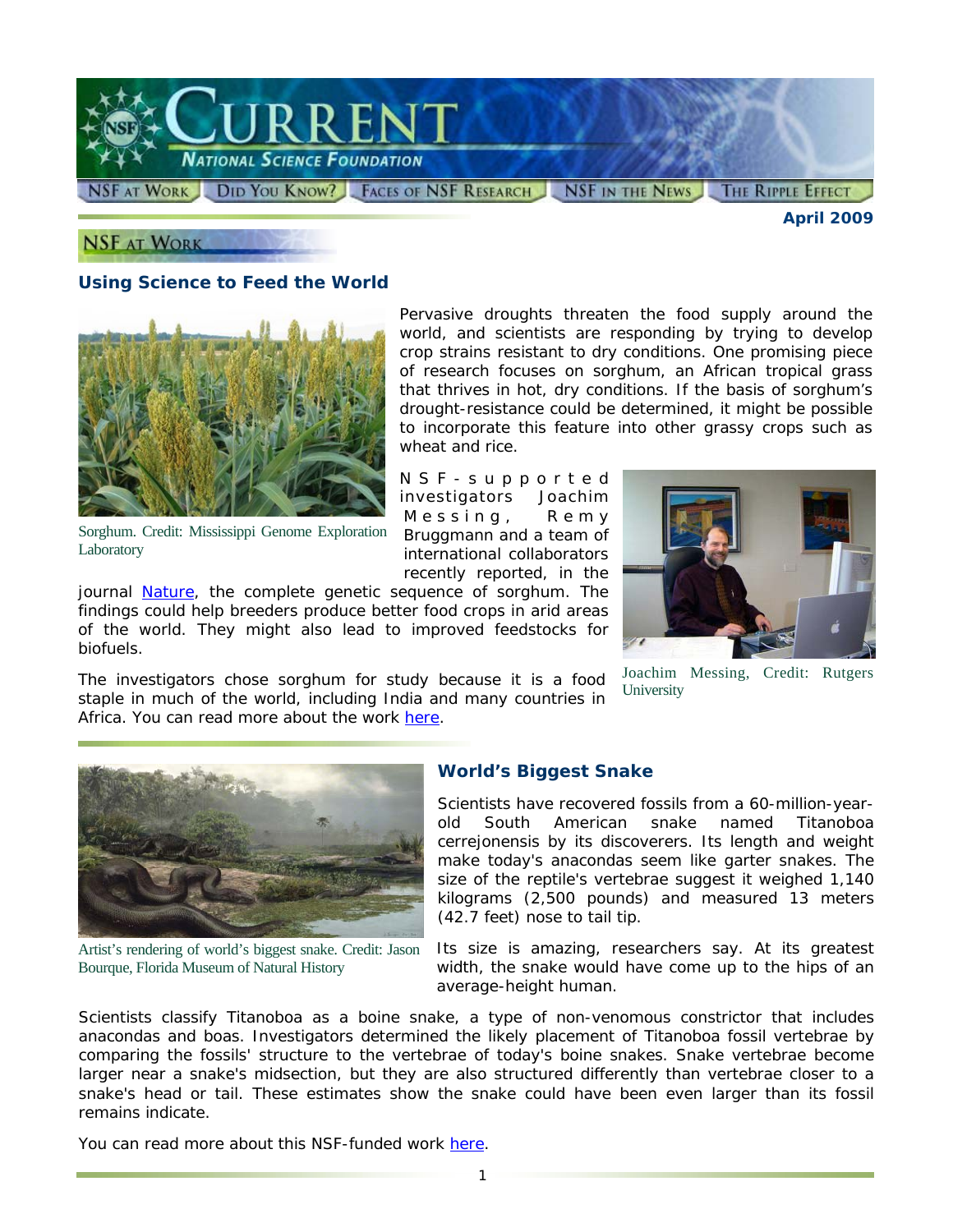# **Detecting Pancreatic Cancer Before It's Too Late**

Pancreatic cancer is deadly if ignored but screening for it is dangerous. A pancreatic biopsy can have fatal complications. With few obvious symptoms, the cancer is difficult to detect without one, however.

Now, results from a recent clinical trial suggest that doctors may be able to detect the early stages of the disease without a pancreatic biopsy. Taking advantage of a phenomenon called the field effect, a hypothesis that cancer causes noticeable changes in adjacent organs, Vadim Backman and coworkers at Northwestern University have developed a less-invasive procedure. They use routine endoscopies to screen the Northwestern University small intestine adjacent to the pancreas.



Vadim Backman. Credit:

detecting pancreatic cancer at a curable stage and for identifying high-risk individuals.<br>To read more about this work, see <u>Determining Risk for Pancreatic Cancer</u>. The team reports in a recent issue of *Disease Markers* about a four-dimensional elastic light scattering fingerprinting (4D-ELF) and low-coherence enhanced backscattering spectroscopy (LEBS) technique that can distinguish cancerous from healthy tissue with 95 percent accuracy. The technique, developed with [support](http://www.nsf.gov/awardsearch/showAward.do?AwardNumber=0733868) from the NSF biophotonics program, appears to be the most successful yet developed for

### **Branching Nanoscale Molecules Capture Contaminants From Water**



Diallo, second from left, and research team. Credit: CalTech

As concerns about a safe and adequate supply of clean water grow, communities around the world are considering alternative water sources and filtration systems. They are searching for water filtration processes with a high capacity for binding contaminants, as well as features that enable scalability and flexibility and are configurable for a variety of purification needs.

Dr. Mamadou Diallo, Director of Molecular Environmental Technology at the Caltech Materials and Process Simulation Center, recently patented a system for water filtering that uses nanoscale dendrimers. These branched molecules can bind to or react with many different types of contaminants, including metals, ions, bacteria, viruses, and synthetic and natural organic materials.

 capture contaminants that have become bound to the dendrimers in a process requiring little pressure or The consistent shape and relatively large size of dendrimers allow membrane or solid matrix filters to energy. Because dendrimers are expensive to produce, Diallo and his team have developed low-cost dendrimer-like macromolecules and microparticles that are suitable for existing water systems.

The NSF Directorate for Engineering supports Diallo's research on dendrimer nanotechnology. Since 2005, he has also led NSF-s[ponsored interdisciplinary research linking](http://www.nsf.gov/awardsearch/showAward.do?AwardNumber=0506951) researchers from Caltech, Howard University, and the University of California at Berkeley to focus on applying dendrimer nanotechnology to water treatment. Diallo is now seeking to commercialize this technology through a company he cofounded, AquaNano Technologies LLC.

# **DID YOU KNOW?**

One of NSF's missions is to provide a world-class research infrastructure, including equipment and facilities essential for discovery, innovation and learning. A recent [NSF report](http://www.nsf.gov/news/nsf09013/index.jsp) lists a number of examples of equipment and facilities that NSF funding has made possible.

These components of the nation's research infrastructure are as varied as a gravity-wave observatory, multiple laboratories for materials research, a center for optical science used to improve Lasik surgery and the EarthScope facility. This continental-scale array of geophysical instruments enables study and prediction of tremor activity in North America.



 Map depicting EarthScope instrument array. Credit: **EarthScope**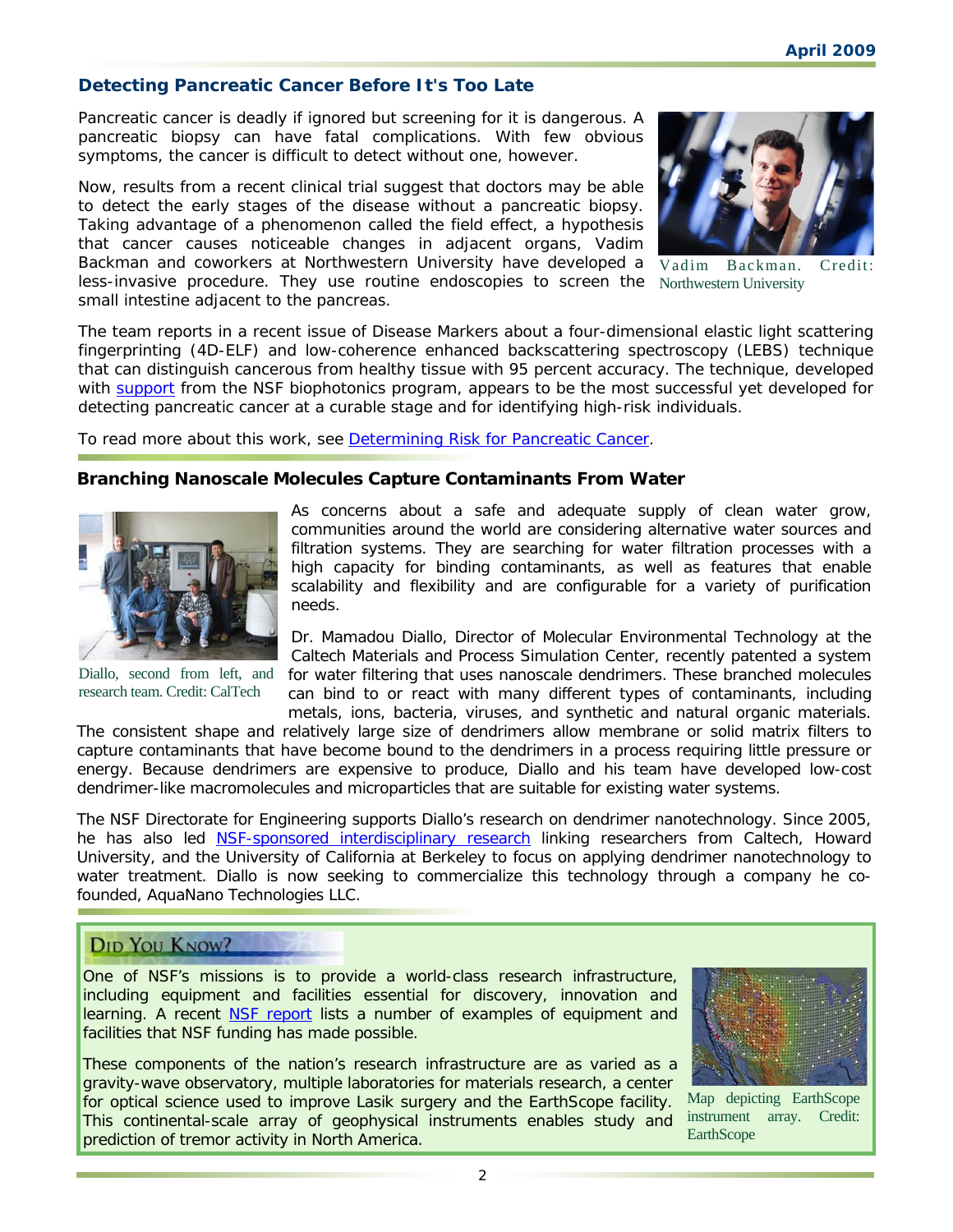# **FACES OF NSF RESEARCH**

### **National Science Board Announces 2009 Award Winners**

Once a year, the National Science Foundation (NSF) and the National Science Board (NSB), which oversees NSF policies, bestow honorary awards on the best and the brightest in science. This year's awardees will be honored at a black-tie dinner ceremony on May 13, 2009, at the U.S. Department of State.



It befits this International Year of Astronomy for NSF to have selected 34-yearold astronomer **David Charbonneau** for its **Alan T. Waterman Award**. This award recognizes an outstanding young (under 35) researcher in any NSFsupported field of study. *Discover* Magazine's 2007 Scientist of the Year, and currently the Thomas D. Cabot Associate Professor of Astronomy at Harvard, Charbonneau develops novel techniques for the detection and characterization of extra-solar planets, also known as exoplanets, orbiting nearby Sun-like stars.

A Bronx native who attended New York City public schools through junior high, **Mildred Dresselhaus** is one of the foremost experts in the multi-faceted field of carbon science and long-time MIT Institute Professor. She has been named the NSB 2009 **Vannevar Bush Awardee**. Dresselhaus is honored for her leadership through public service in science and engineering, her perseverance and advocacy in increasing opportunities for women in science, and for her extraordinary contributions in the field of condensed-matter physics and nanoscience.





The NSB has also selected two recipients of the 2009 NSB **Public Service Award**. This annual award recognizes both people and organizations that have increased public understanding of science and engineering. **Roald Hoffmann**, 1981 Nobel laureate in Chemistry, is recognized for his extensive, broad-reaching and diverse contributions to increasing public understanding of science and, more specifically, fostering appreciation of the relevance of chemistry to culture.

 interest in science as a career through work with groups of economically **The American Chemical Society's (ACS) Project SEED** (Summer Experiences for the Economically Disadvantaged) summer research program is the second recipient of this year's award, chosen for fostering disadvantaged high school students.



For more information on the NSB 2009 award winners, see the NSF press releases on the Alan T. [Waterman,](http://www.nsf.gov/news/news_summ.jsp?cntn_id=114304) [Vannevar Bush](http://www.nsf.gov/news/news_summ.jsp?cntn_id=114329) and [Public Service](http://www.nsf.gov/news/news_summ.jsp?cntn_id=114332) awardees.

# **NSF IN THE NEWS**

**[Horses Domesticated Earlier Than Once Thought](http://www.nsf.gov/cgi-bin/goodbye?http://www.boston.com/news/science/articles/2009/03/06/horses_first_domesticated_5000_years_ago/)** (*The Boston Globe)* New evidence shows that the Botai people, residents of the region of Central Asia now known as Kazakhstan, domesticated horses over 5,000 years ago, about 1,000 years earlier than had been widely believed. The work was funded by Britain's Natural Environment Research Council, the British Academy and NSF.

**[Sleuthing Software Can Reassemble Deleted Photos](http://www.nsf.gov/cgi-bin/goodbye?http://www.nytimes.com/2009/03/01/business/01novel.html?_r=1)** (*The New York Times)* Is a deleted digital photograph gone forever? New software has now been developed that is smart enough to find and reassemble fragments of digital photos, even when the directions for locating the fragments have also been deleted. The work was funded, in part, by NSF.

**[Spun-sugar Fibers Spawn Sweet Technique For Nerve Repair](http://www.nsf.gov/cgi-bin/goodbye?http://www.medicalnewstoday.com/articles/140623.php)** (*Medical News Today)*  Researchers at Purdue University have developed a technique using spun-sugar filaments to create a scaffold of tiny synthetic tubes that might serve as conduits to regenerate nerves severed in accidents or blood vessels damaged by disease. The work was funded by NSF and the National Institutes of